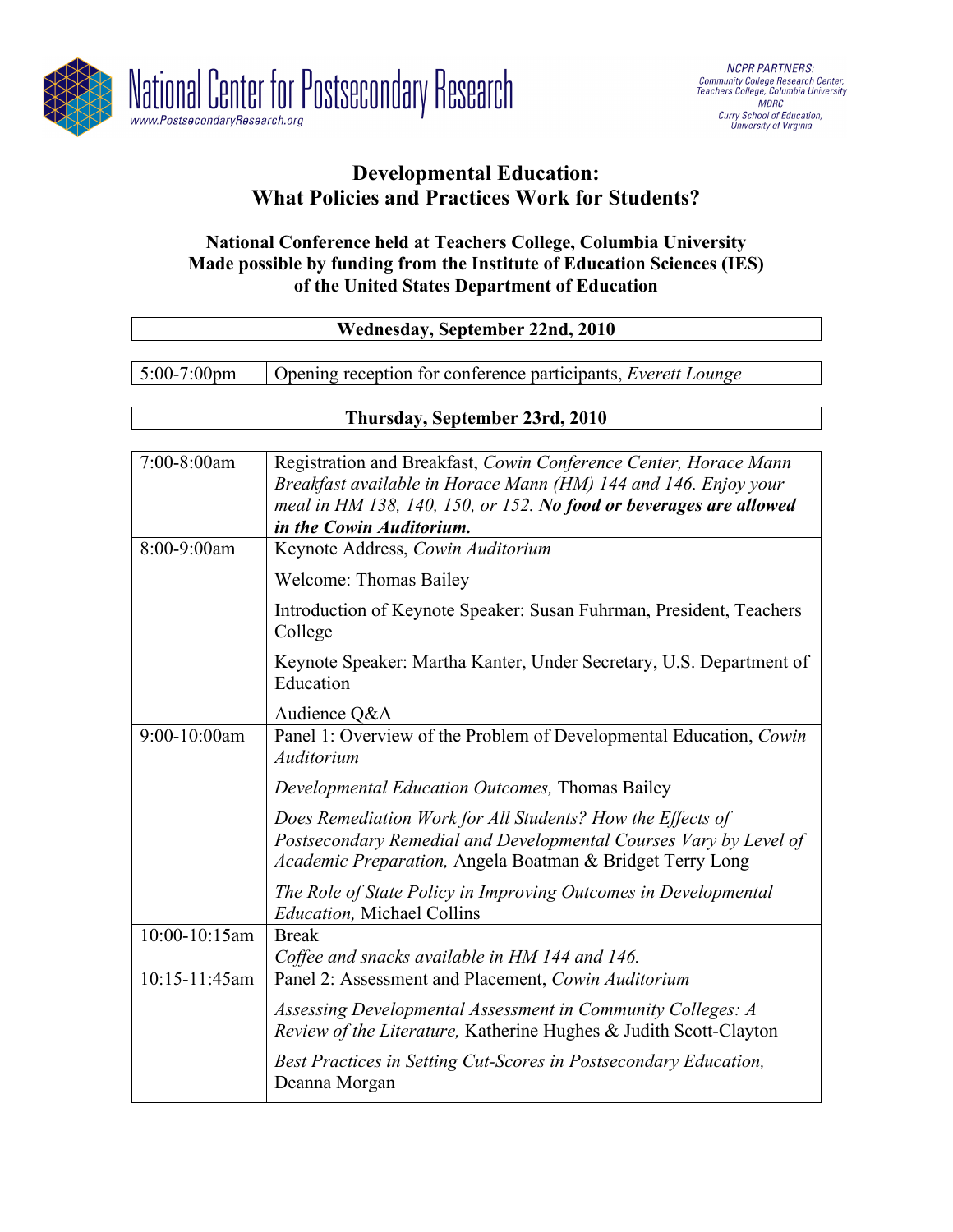|                              | One-Shot Deal: Students' Perceptions of Assessment and Course<br>Placement at the California Community Colleges, Andrea Venezia,<br>Kathy Bracco, & Thad Nodine            |
|------------------------------|----------------------------------------------------------------------------------------------------------------------------------------------------------------------------|
|                              | Replacing Remediation with Readiness, David Conley                                                                                                                         |
|                              | Audience Q&A                                                                                                                                                               |
| 11:45am-                     | Break (choose which breakout session to attend)                                                                                                                            |
| $12:00$ noon<br>12:00-1:00pm | Coffee and snacks available in HM 144 and 146.<br><b>Breakout discussions:</b>                                                                                             |
|                              | B1A: College Board Diagnostic, Jonell Sanchez, HM 138                                                                                                                      |
|                              | B1B: California Early Assessment Program, Sonia Ortiz-Mercado, HM<br>140                                                                                                   |
|                              | B1C: College-Ready Standards, Bill Moore, HM 150                                                                                                                           |
|                              | B1D: Noncognitive/Affective Assessments, Hunter Boylan, HM 152                                                                                                             |
| $1:00-2:00$ pm               | Lunch<br>Lunch available in HM 144 and 146. Enjoy your meal in HM 138, 140,<br>150, or 152.                                                                                |
| $2:00-3:30$ pm               | Panel 3: Developmental Education Models, Cowin Auditorium                                                                                                                  |
|                              | <b>Building Foundations for Student Readiness: A Review of Rigorous</b><br>Research and Promising Trends in Developmental Education,<br>Elizabeth Zachry & Emily Schneider |
|                              | Developmental Summer Bridge Programs: Implementation and Early<br>Evidence from a Random Assignment Study, Heather Wathington                                              |
|                              | Learning Communities for Students in Developmental Education: Early<br><b>Impact Findings from Three Colleges, Mary Visher</b>                                             |
|                              | <i>Video-Based Supplemental Instruction, Kim Wilcox &amp; Glen Jacobs</i>                                                                                                  |
|                              | Washington State's Integrated Basic Education and Skills Training (I-<br><b>BEST</b> ) Model, Davis Jenkins                                                                |
|                              | Audience Q&A                                                                                                                                                               |
| $3:30-3:45$ pm               | Break (choose which breakout session to attend)<br>Coffee and snacks available in HM 144 and 146                                                                           |
| $3:45-4:45$ pm               | Breakout discussions:                                                                                                                                                      |
|                              | B2A: Developmental Summer Bridges, Conchita Hickey, HM 138                                                                                                                 |
|                              | B2B: Learning Communities, Rachel Singer & Gillies Malnarich, HM<br><i>140</i>                                                                                             |
|                              | B2C: Video-Based Supplemental Instruction, Cathy Unite, HM 148                                                                                                             |
|                              | B2D: I-BEST, Tina Bloomer, HM 150                                                                                                                                          |
|                              | B2E: "Getting Past Go" and Tennessee Board of Regents<br>Developmental Studies Redesign, Bruce Vandal, HM 152                                                              |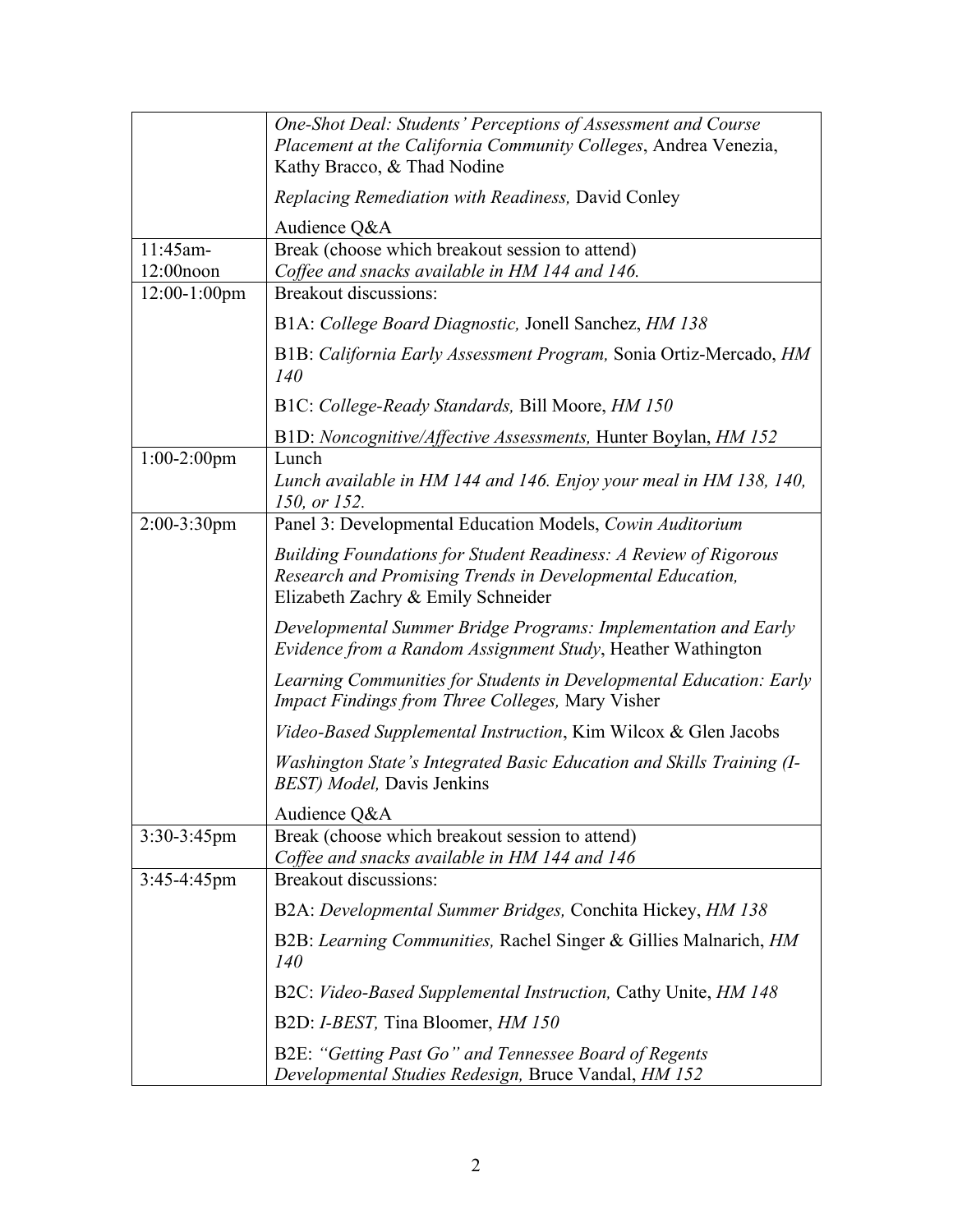| Friday, September 24th, 2010  |                                                                                                                                                                                  |  |
|-------------------------------|----------------------------------------------------------------------------------------------------------------------------------------------------------------------------------|--|
|                               |                                                                                                                                                                                  |  |
| 8:00-8:30am                   | <b>Breakfast</b><br>Breakfast available in HM 144 and 146. Enjoy your meal in HM 138,<br>140, 150, or 152.                                                                       |  |
| 8:30-9:00am                   | Reflections on the First Day: Thomas Brock, Cowin Auditorium                                                                                                                     |  |
| $9:00-10:30$ am               | Panel 4: Pedagogy and Classroom Strategies, Cowin Auditorium                                                                                                                     |  |
|                               | <i>Pedagogy and Classroom Strategies: Overview, Nikki Edgecombe</i>                                                                                                              |  |
|                               | The Quandaries of Basic Skills in Community Colleges: Views from the<br>Classroom, Norton Grubb                                                                                  |  |
|                               | <b>Improving Developmental Mathematics Education in Community</b><br>Colleges: A Prospectus and Early Status Report on the Statway<br>Initiative, Jenna Cullinane & Uri Treisman |  |
|                               | Contextualized Reading-Writing Intervention Study, Dolores Perin                                                                                                                 |  |
|                               | Audience Q&A                                                                                                                                                                     |  |
| 10:30-10:45am                 | Break (choose which breakout to attend)<br>Coffee and snacks available in HM 144 and 146                                                                                         |  |
| 10:45-11:45am                 | Breakout discussions:                                                                                                                                                            |  |
|                               | B3A: Views from the Classroom, Laura Hope, HM 138                                                                                                                                |  |
|                               | B3B: An Alternative Pathway: From Developmental Math to Statistics,<br>Susan Wood, HM 140                                                                                        |  |
|                               | B3C: Contextualized Reading-Writing Intervention, Negar Farakish,<br>HM 150                                                                                                      |  |
|                               | B3D: Online Learning, Shanna Smith Jaggars, HM 152                                                                                                                               |  |
| 11:45am-<br>$12:45 \text{pm}$ | Lunch<br>Lunch available in HM 144 and 146. Enjoy your meal in HM 138, 140,<br>150, or 152.                                                                                      |  |
| $12:45-1:30$ pm               | Address, Cowin Auditorium                                                                                                                                                        |  |
|                               | Introduction of Speaker: Thomas Brock                                                                                                                                            |  |
|                               | Speaker: John Easton, Director, Institute of Education Sciences                                                                                                                  |  |
| $1:30-3:00$ pm                | Panel 5: Reactions and Next Steps, Cowin Auditorium                                                                                                                              |  |
|                               | Ann Person<br>Kay McClenney<br>James Applegate<br>Moderator: Thomas Bailey                                                                                                       |  |
|                               | Audience Q&A                                                                                                                                                                     |  |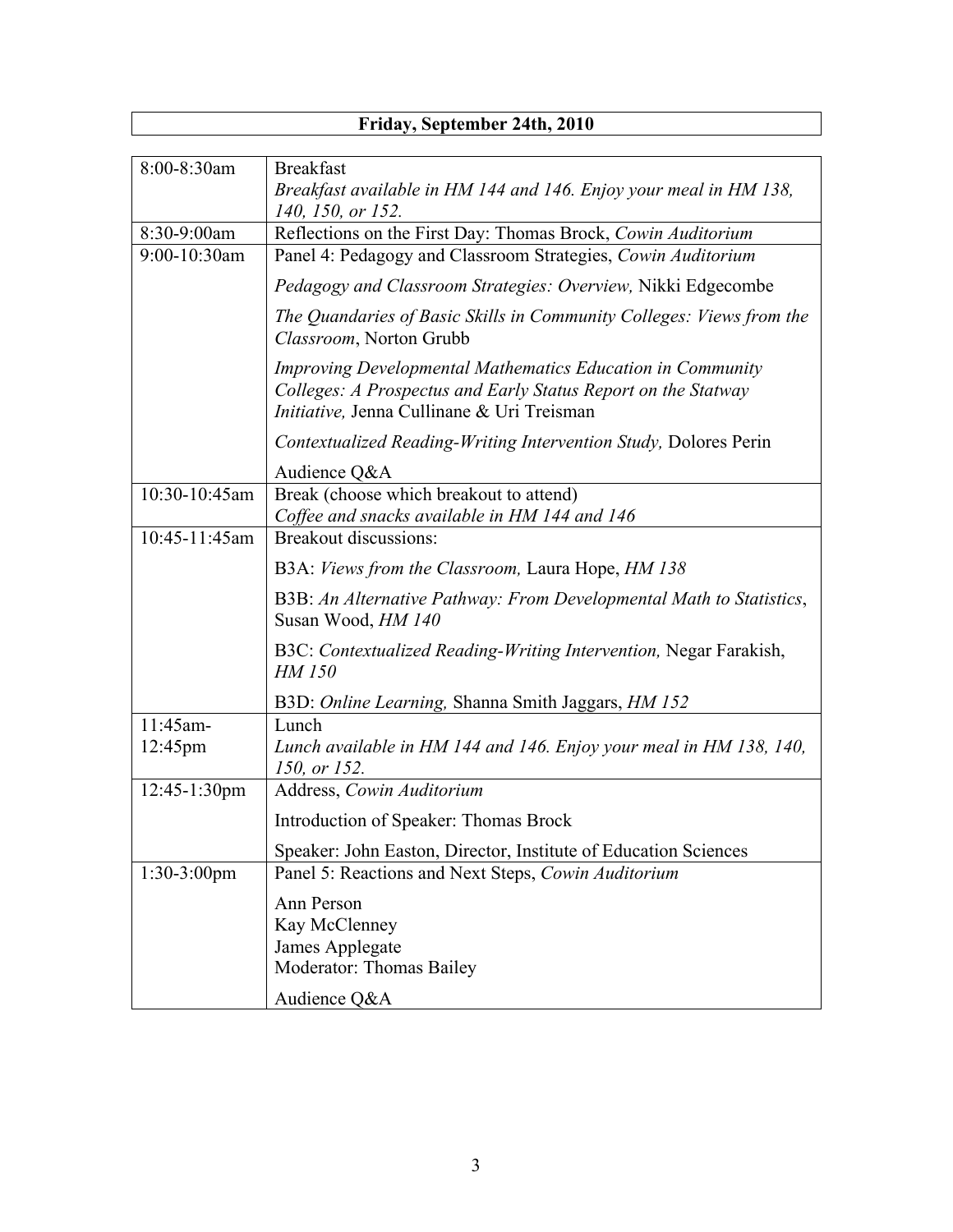## **Breakout Descriptions**

The breakout sessions are designed to offer conference participants the opportunity to delve more deeply into a panel presentation topic. Panelists will be available to answer questions about the research presented, while facilitators specially chosen for their experience and expertise in the topic area will provide additional information and their own perspective.

Below are descriptions of each of the breakout sessions and the name of the expert that will facilitate the session. Please note that breakout sessions B1D, B2E, and B3D present additional, related topics that could not be included in the panel sessions.

## Assessment and Placement Breakout Sessions

## B1A: *College Board Diagnostic*

Jonell Sanchez will introduce the new College Board Diagnostic and engage participants in a discussion about the use of diagnostics in the developmental education setting. As diagnostic tests give guidance on a student's strengths and weaknesses rather than yielding a standardized cutoff score, how might such tests be used in the current environment where most colleges still need to place large numbers of students based on a single score? Participants will also have the opportunity to ask Deanna Morgan questions about her work with colleges over the years on setting cutoff scores.

## B1B: *California Early Assessment Program*

Could California's Early Assessment Program (EAP) ameliorate some of the problems experienced by students that are described in Andrea Venezia's paper? Sonia Ortiz-Mercado will describe the implementation and impact of California's Early Assessment Program and engage participants in a discussion about the role of early assessment in reducing the need for remediation. Participants will also have the opportunity to further discuss students' perceptions of assessment and placement with Andrea Venezia.

## B1C: *College-Ready Standards*

Bill Moore will facilitate a discussion around David Conley's reconceptualization of assessment and remediation, drawing on his own experience in Washington State with the design of new college-ready math standards, curriculum, and assessment materials. Participants will have the opportunity to ask David Conley questions and discuss the benefits and challenges of designing and implementing comprehensive and aligned state-level standards, curriculum, and assessments.

## B1D: *Noncognitive/Affective Assessments*

A fair number of noncognitive and affective assessments exist, but are they being used? And for what purposes? Hunter Boylan will describe several different noncognitive and affective assessments. Participants will discuss the possible benefits of using these alternative assessments and how they can be realistically and effectively implemented in the developmental education setting.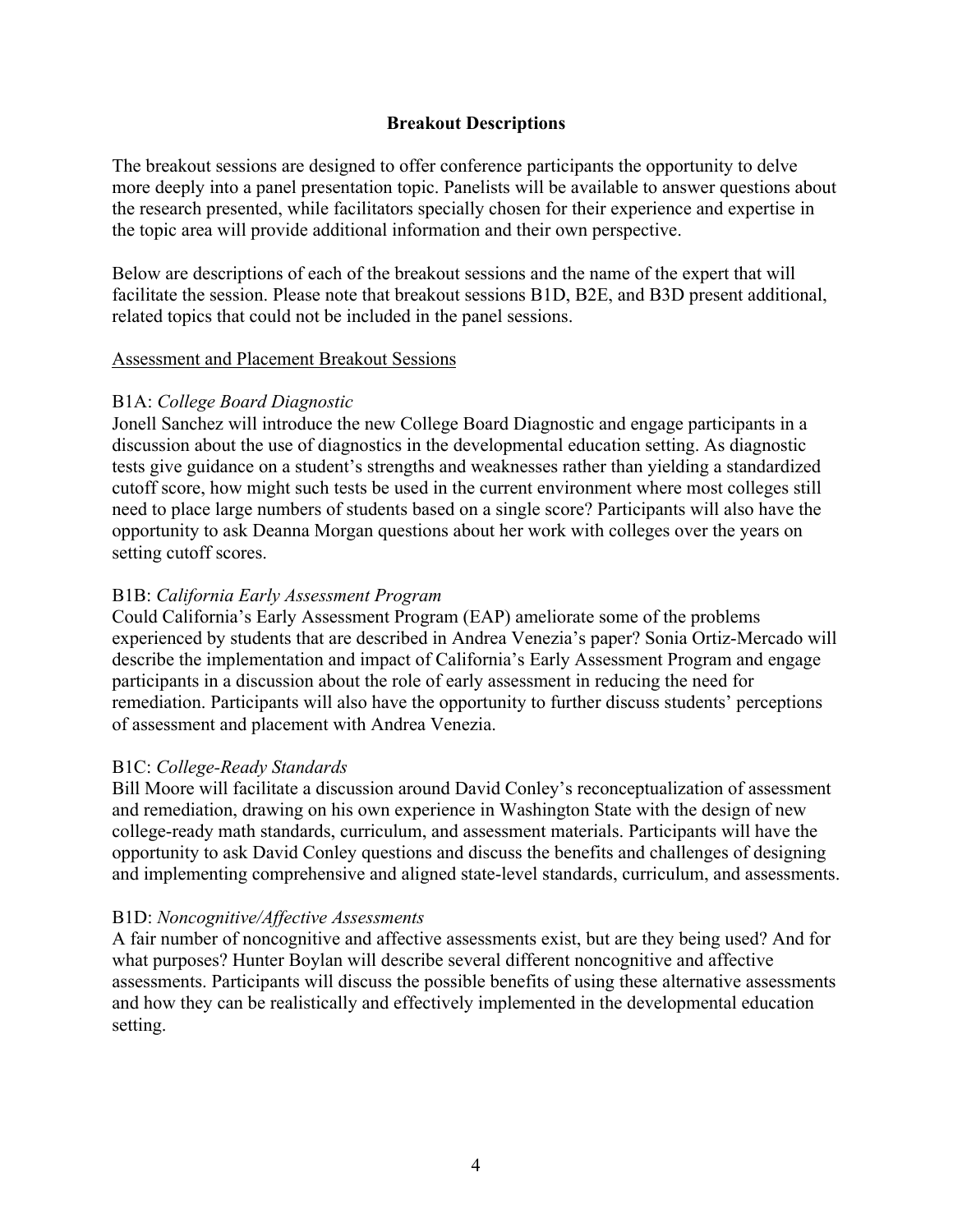## Developmental Education Models Breakout Sessions

## B2A: *Developmental Summer Bridges*

Conchita Hickey will facilitate a discussion about the Developmental Summer Bridges (DSB) program and share her experience with the design and implementation of the DSB program on her campus, Texas A&M International University. Participants will have the opportunity to ask Heather Wathington about the findings from the DSB experimental study and to consider the feasibility of implementing DSB on their campuses.

## B2B: *Learning Communities*

Rachel Singer will speak about the expansion of learning communities on her campus, Kingsborough Community College in Brooklyn, NY, and Gillies Malnarich will describe the pedagogy and integrative work underlying successful learning communities. Participants will consider the institutional and instructional challenges of implementing learning communities for students placing into developmental education classes and have the opportunity to hear more about the learning communities experimental studies from Mary Visher.

## B2C: *Video-Based Supplemental Instruction*

Cathy Unite and Kim Wilcox will facilitate a discussion about supplemental instruction (SI) and the more structured version of SI, video-based supplemental instruction (VSI). Participants will learn more about this alternative form of instructional delivery and discuss the benefits and challenges of using VSI in the developmental education setting.

## B2D: *I-BEST*

Tina Bloomer will facilitate a discussion about I-BEST and share her experiences with the design and implementation of I-BEST at Washington State community colleges. Participants will have the opportunity to ask Davis Jenkins about the findings from the I-BEST studies and to engage in a discussion about implementing the I-BEST model on their campuses.

B2E: *"Getting Past Go" and Tennessee Board of Regents Developmental Studies Redesign* Bruce Vandal will present initial findings from "Getting Past Go," a collaborative effort among state leaders in postsecondary education that seeks to leverage developmental education policy to increase college attainment rates. Participants will discuss how state policy can support effective models of developmental education. In addition, participants will hear about results from the Tennessee Developmental Studies Redesign at the Tennessee Board of Regents that was implemented with support from the National Center for Academic Transformation.

## Pedagogy and Classroom Strategies Breakout Sessions

## B3A: *Views from the Classroom*

Laura Hope and Norton Grubb will facilitate a discussion about traditional pedagogical practices being used in the developmental education classroom and the barriers to instructional change on college campuses. Participants will be asked about their own experiences with effective and ineffective pedagogy and their ideas surrounding how developmental education instruction can be improved.